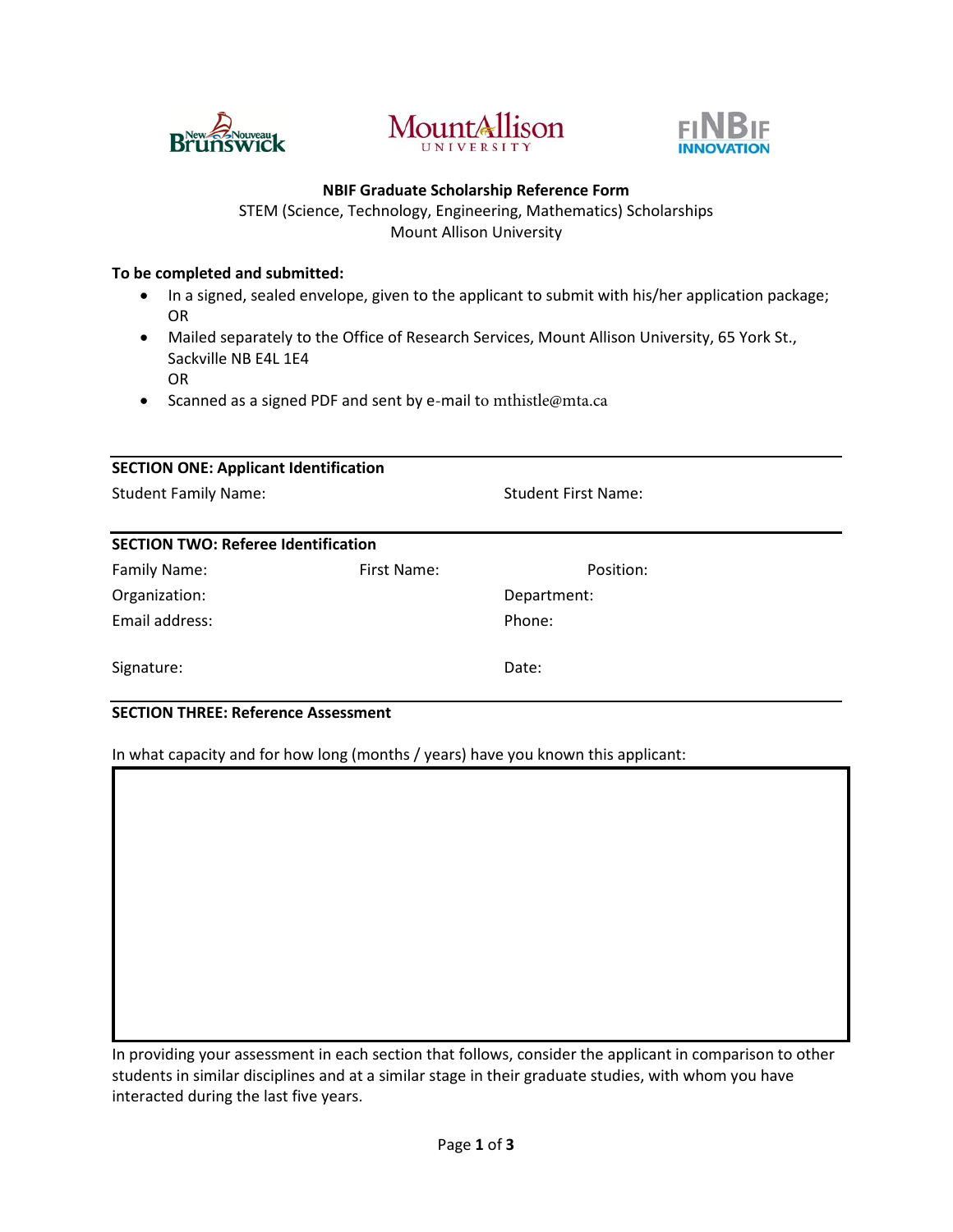# **Academic Excellence**

As demonstrated by past academic results, transcripts, awards and distinctions.

| Top 2% | Top 5% | Top 10% | Top 25% | Below Top 25% | Unable to |
|--------|--------|---------|---------|---------------|-----------|
|        |        |         |         |               | Comment   |
|        |        |         |         |               |           |

Provide an assessment of the applicant's skills, abilities, achievements, awards, experience and contributions related to this criterion. Use concrete examples.

## **Research Potential**

As demonstrated by the applicant's research history, his/her interest in discovery, the proposed research, its potential contribution to the advancement of knowledge in the field, and any anticipated outcomes.

| Top 2% | <b>Top 5%</b> | Top 10% | Top 25% | Below Top 25% | Unable to |
|--------|---------------|---------|---------|---------------|-----------|
|        |               |         |         |               | Comment   |
|        |               |         |         |               |           |

Provide an assessment of the applicant's skills, abilities, achievements, awards, experience and contributions related to this criterion. Use concrete examples.